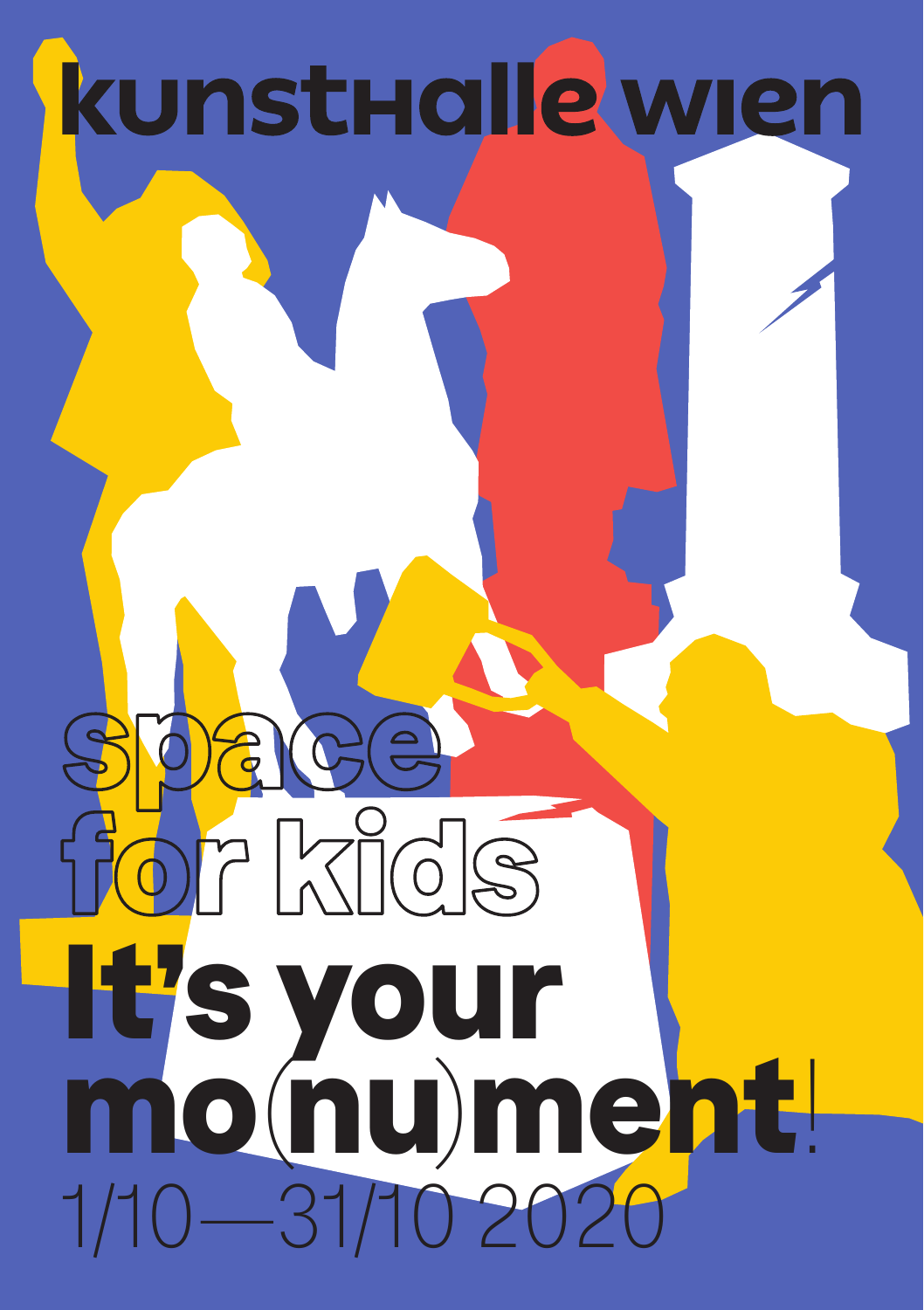# space for kids It's your Mo(nu)ment!

The third edition of our exhibition series Space for Kids is dedicated to a very important and topical subject: Together with you, we want to make a hands-on exhibition about monuments. Get inspired by the works of artists Carla Bobadilla, Eduard Freudmann & Zsuzsi Flor, Jakob Lena Knebl, Martin Krenn & the Pressure Group to Transform the Lueger Statue, Luiza Margan or Margot **Pilz** and think together with us about who has been honored with a monument in the past and who has been forgotten thus far. Which moments in history do we want to or should we remember together? For whom or what would you build a monument? And what would your monument look like?

In this booklet you will find information about the art works on display.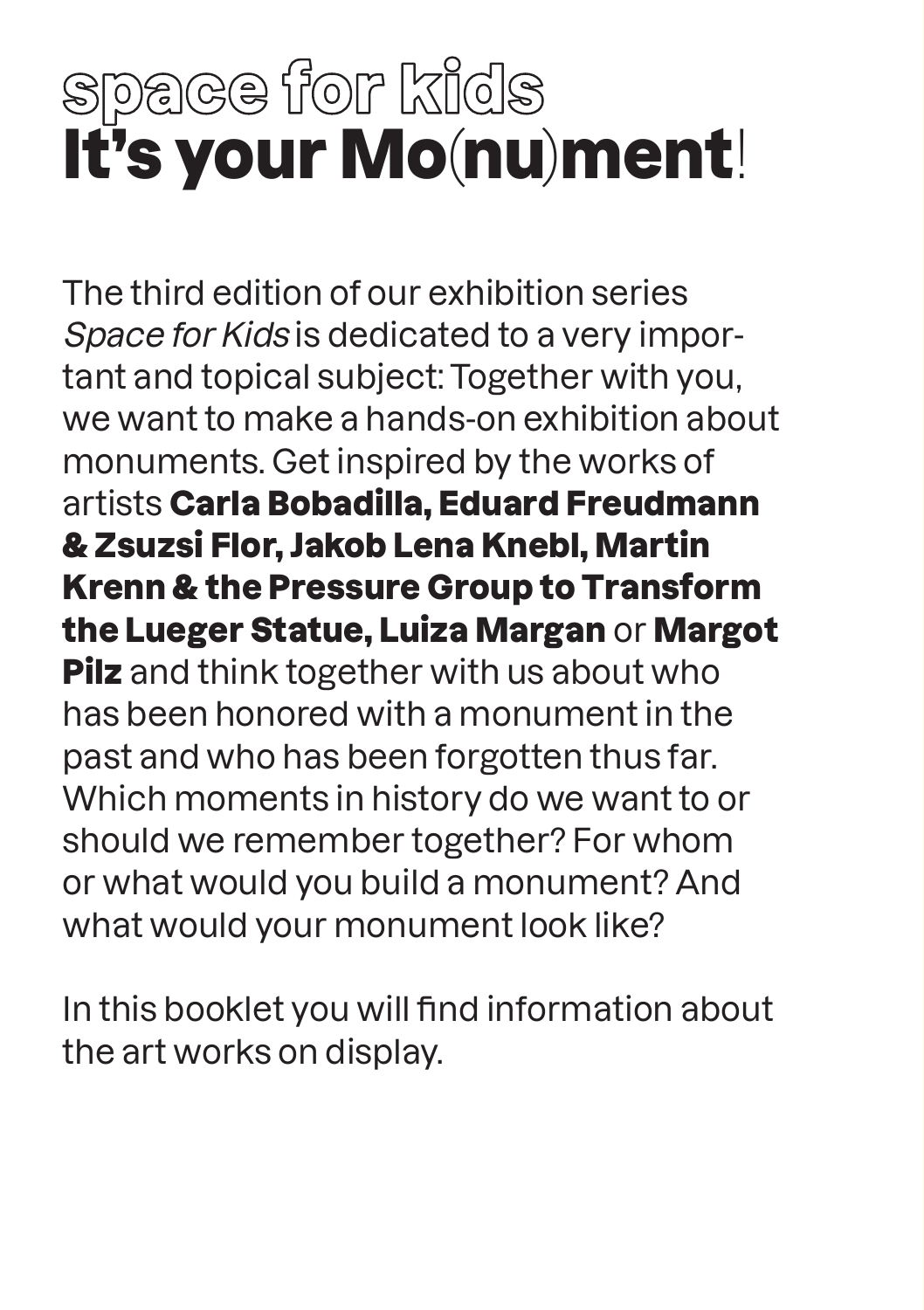## carla bobadilla The Butterfly House

### **2020 COURTESY OF THE ARTIST**

**In the Butterfly House in Burggarten, amid a lush world of tropical plants, visitors can find four lifesized figures: members of a family of an indigenous people from the Amazon region. Why are they placed here? Are they supposed to "decorate" the place, together with the artificial tree trunks and plastic flowers, and lend it an "exotic" flair? Tourists, families, kindergarten and school groups go there to watch the butterflies and plunge into the history of Imperial Vienna.** 

**In her work Butterfly House** Carla Bobadilla **asks who really benefits from these four figures being in the Butterfly House – without a voice, without a story that explains their origin. What would a child, for example, of Peruvian immigrants, think when he or she sees that her "ancestors" have been transformed into sculptures without any further explanation?**

**The artist is interested in how history is presented in public spaces. On group walks in the city, she also researches places that tell of the cultural heritage of colonialism.**

**With colonialism we mean when different European states rule countries in other parts of the world. From the fifteenth century,**  **Europeans advanced into many regions around the world, to explore and to settle, to trade and to govern, to exploit and to steal. The people could not defend themselves against the brutal forces of the Europeans and their lands became so-called "colonies." The foundations of colonialism were expeditions by seafarers such as Vasco da Gama or Christopher Columbus. Only after the end of World War II did many of the colonies regain their independence. Still today, many of the former colonies often have to struggle with problems that have their roots in the colonial times. That's why it is all the more important that we understand how aspects of colonial history still have an effect today, that we question it – and correct it: for example, we should reflect on the figures in the Butterfly House, think about if and why they should remain there, and explore how we can create shared spaces without hurting the feelings or cultures of others.**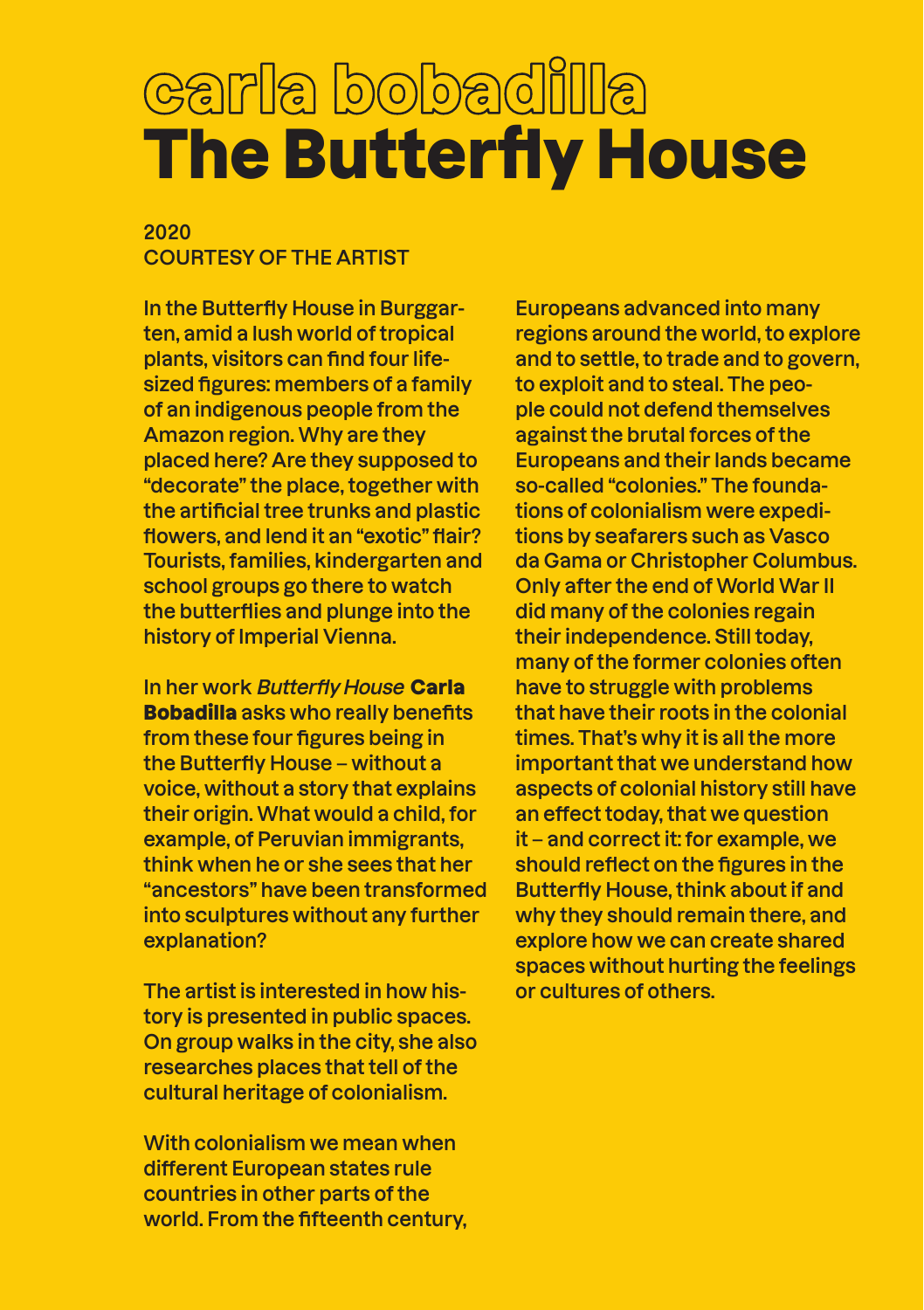### zsuzsi flohr eduard freudmann A Stone Stands Here. Formations of Remembrance, 1949–

**2016** 

### **MUSIC: BENJY FOX-ROSEN, COURTESY OF THE ARTISTS**

**In 1951, victims and survivors of National Socialist terror erected – in an "illegal" act – a monument on Morzinplatz in Vienna's 1st district. They found it unbearable that absolutely no effort had been made there to reconcile the horrible history of this place.**

**In 1938, the National Socialist secret police (Gestapo) occupied Hotel Métropole on Morzinplatz to use it as a place to interrogate and torture political opponents and then ship them off to concentration camps. Countless people were tormented here and sentenced to death. Only more than 30 years after the initiative did the City of Vienna erect an official monument.** 

**The artists** Zsuzsi Flohr **and**  Eduard Freudmann **draw attention to this history in their joint project. Their artwork consists of different constellations of nails in a wall, which are connected by strings to draw a picture. In this way, they depict the historical development of Morzinplatz since 1949. Why is it important to confront oneself with the history of a city? What happens when people design or change public spaces without the approval of the political authorities? What does it mean, actually, to draw with nails?**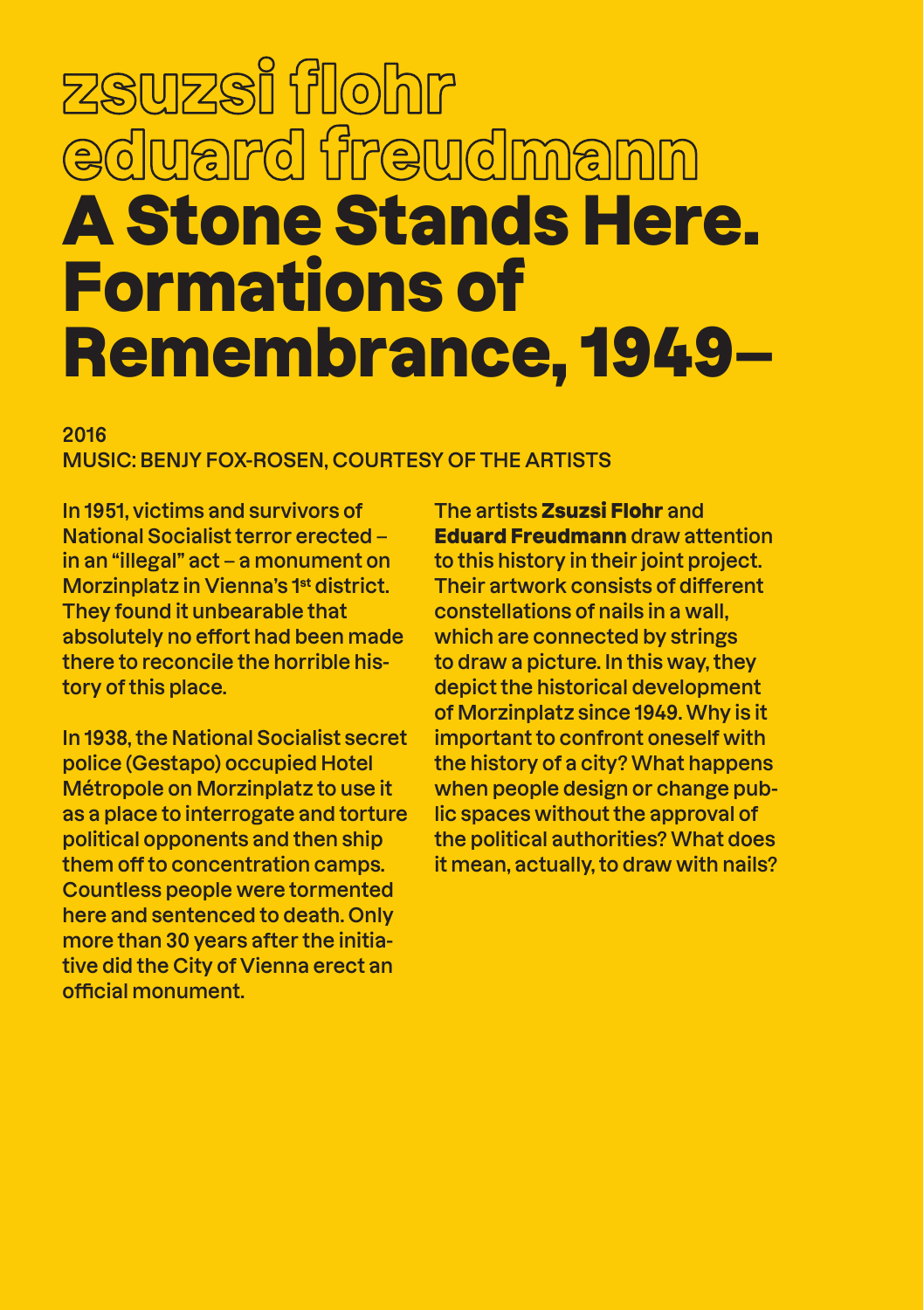### eduard freudmann 1st General Assembly of the Committee for the Commemoration of the Word that Designates the Genocide of Roma and Sinti

### **2013 COURTESY OF THE ARTIST**

**This very long title belongs to an artistic work made of paper, which consists of a poster and a cut-out sheet. The figurines are depictions of memorials – for example, a woman holding one arm down, clenching her fist. She is one of the three sculptures, which are part of the Memorial for the Victims of Fascism 1934–1945, located at Vienna Central Cemetery. Another figure shows a child sitting on a suitcase – the memorial For the Child was created in 2008 by the London-based sculptor Flor Kent. It stands inside Vienna's Westbahnhof railway station and is dedicated to the approximately 10,000 mainly Jewish children, who could be rescued from National Socialist persecution to England in 1938 and** 

**1939 in the so-called Kindertransport operation.** 

**And there are more figurines. On the poster, they form a group, the committee. They are there to commemorate "the Word that Designates the Genocide of Roma and Sinti." But what is it then? There is no figurine from a memorial for Roma and Sinti people included. Does this memorial exist? Why not? We could give this assembly a voice and take the responsibles at their word!**

**You can take the poster with you, cut out the figurines, and convene your own General Assembly.**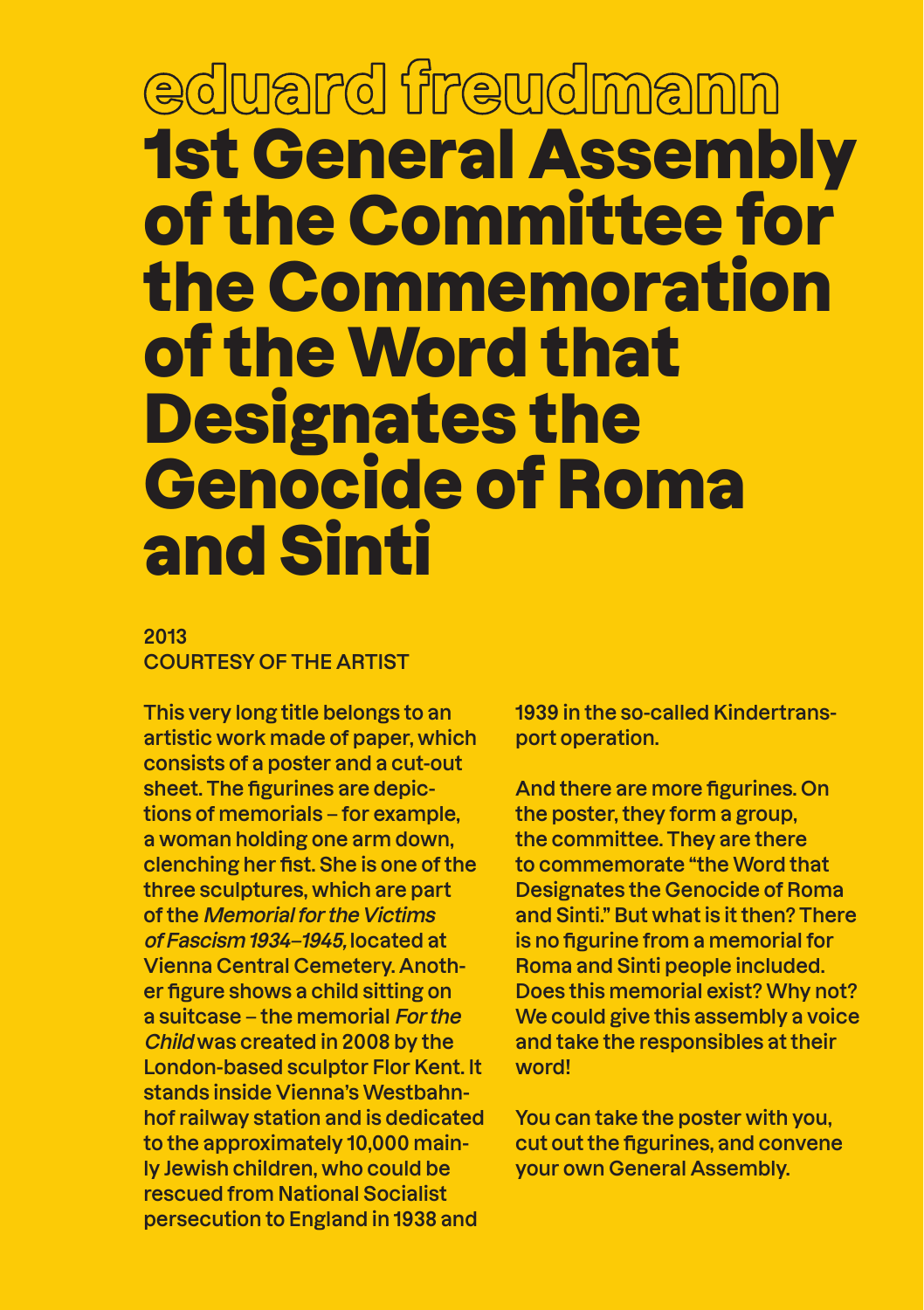## jakob lena knebl Schwule Sau

### **2013 COURTESY WIEN MUSEUM**

**The artwork Schwule Sau (Faggot) by artist** Jakob Lena Knebl **was a temporary memorial installed on Vienna's Morzinplatz for lesbian, gay, and transgender people murdered during the National Socialist time.** 

**As you can see on the poster and in the photographs, the monument consists of numerous pieces: there are blue panels, which have the form of speech bubbles; a text panel that looks like a pink cloud; and photographs of a woman, who has colorfully painted her body and written curse words on it. We know these curse words, and we are well aware that you can insult fellow students, friends, and also strangers when you use them.** Jakob Lena Knebl **wrote these words on her body quite consciously in order to get the jump on homophobes and take the power over these offensive terms out of their hands.**

**On the panels that hang beside the poster and photographs, you can see how some people were agitated by the artwork and vandalized it. With her work, the artist not only points out the crimes during the time of National Socialism, but also that prejudices against homosexual people are still widespread today in most European countries. These** 

**prejudices and negative attitudes are called homophobia, and it can lead to insults, exclusion, rejection, and physical and psychological abuse. So even today, it is not taken for granted that we live in a world where it doesn't matter who we love – that's why this monument is also dedicated to all of those people who are still suffering today from intolerance, hate, and discrimination.** 

**If you notice homophobia in your surroundings or if you personally suffer from homophobic abuse, contact the youth group of Hosi Wien – they can support you with information and help on this topic. https://www.hosiwien.at/en/gugg-2/**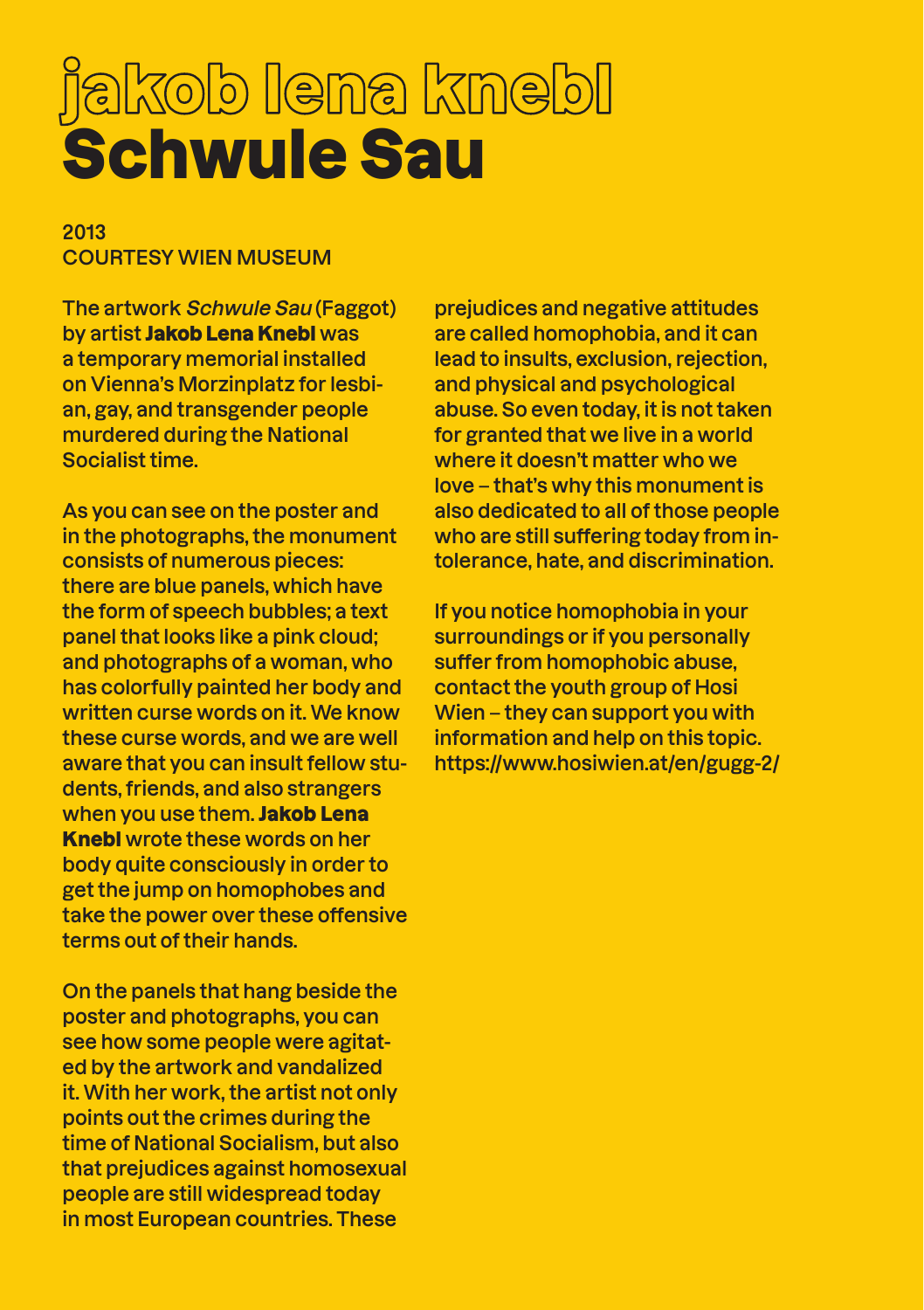# martin krenn &<br>the pressure group to transform the lueger statue Open Call: Handbook for a Redesign of the Lueger Monument

### **2011 COURTESY OF THE ARTISTS**

**Since 2009 the** pressure group **has been advocating the redesign of the Lueger monument on Stubenring square into a memorial against antisemitism and racism. The presented handbook contains texts on the topic and features approximately 220 submissions by artists for such a monument. Why the great interest? And why does the Lueger monument still look exactly the same today, even though there was an international open call with such an enormous response?** 

**Dr. Karl Lueger was the mayor of Vienna from 1897 to 1910. He founded the Christian Socialist Party and actively shaped a political climate, which was hostile toward Jews as well as other ethnic groups. He was**  **highly successful with this tactic. So successful that Adolf Hitler, who lived in Vienna at this time, also became fascinated by him. Hitler and the National Socialists didn't just attack Jews with words, they also murdered millions of them. Do we want a monument to the mentor of Adolf Hitler to stand in the middle of Vienna – furnished with just a notice board, but otherwise unchanged?** 

**We printed a selection of the submitted designs on a roll of paper, which you will find on the big table in the exhibition. In order to help you to make your own redesign idea for the Lueger monument, the paper roll also shows the outline of the monument.**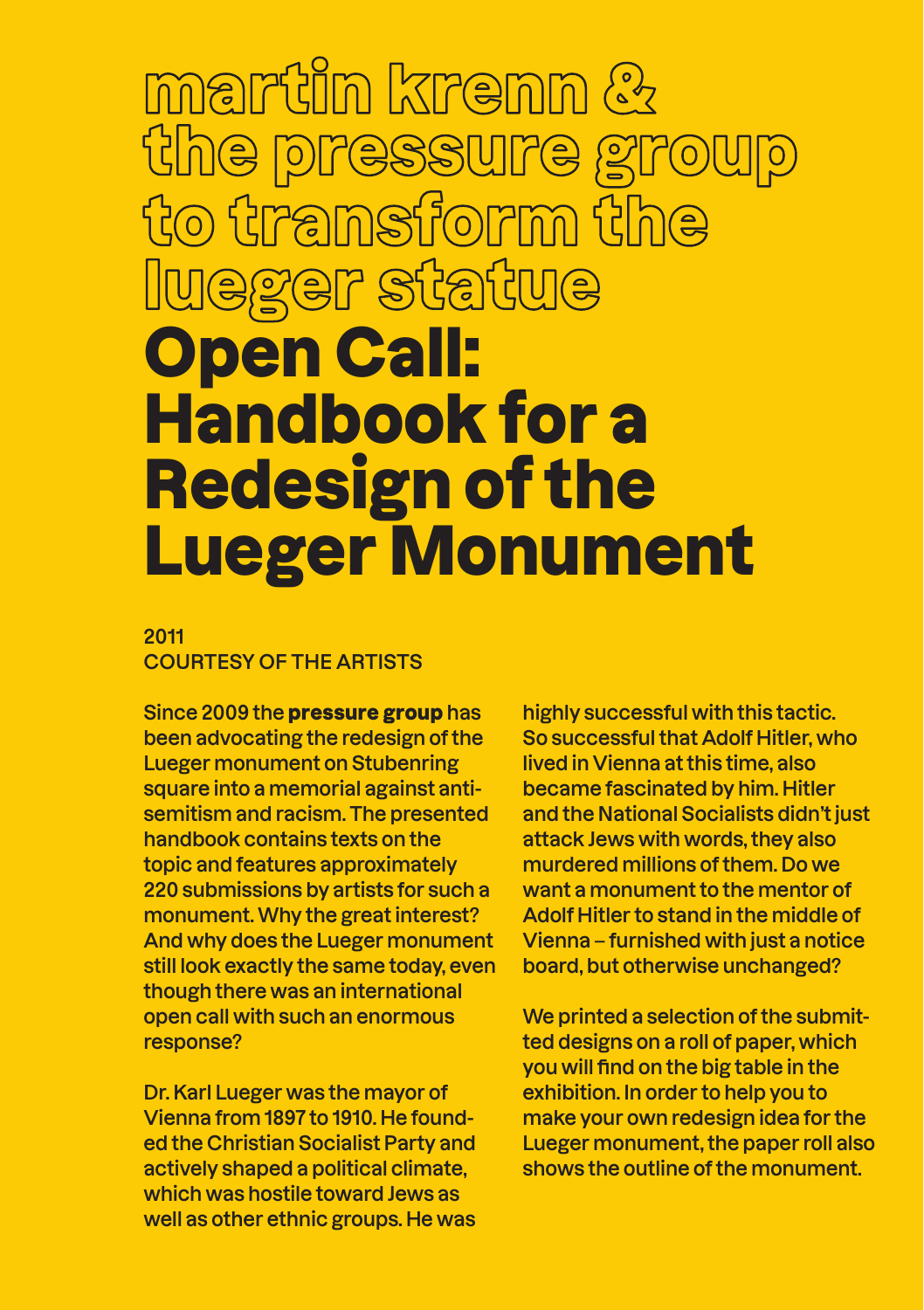## martin krenn Transcription

**2006 / 2014 IN COOPERATION WITH** WOLFRAM P. KASTNER **COURTESY OF THE ARTISTS**

**Until a few years ago, there was a gravestone at the Central Cemetery in Graz that featured a swastika. It was the grave of the National Socialist and SA Storm Unit Leader Hans Tita Probst, who was shot in 1934 – so still before World War II – in the coup attempt to take control of the so-called "corporative Federal State of Austria" (Ständestaat). For many decades, you could find the swastika – a symbol that is forbidden in Austria and Germany – on the site. In 2006, when artists** Martin Krenn **and** Wolfram P. Kastner **became aware of the swastika and the tribute paid to Probst as one of the putschists and perpetrators, they glued a Plexiglas board onto the gravestone as an artistic work. But the family of the deceased soldier had the board quickly removed, leading to a fight between the artists and the family. Only in 2014 was it finally forbidden for the family of Probst to leave the swastika on the gravestone. In the exhibition you see a photograph of the board that the artists glued to the gravestone.** 

**The swastika was the party badge of the National Socialist Party – and their symbol. The Nazis committed an incredible number of terrible crimes; they went to war with many countries and were of the opinion that some people are more worthy than others: between 1933 and 1945, more than six million Jews were murdered in Europe, along with hundreds of thousands of Romani and Sinti, people with disabilities, homosexuals, and people with different political opinions. The symbol of the swastika is inextricably linked with these crimes and therefore forbidden.**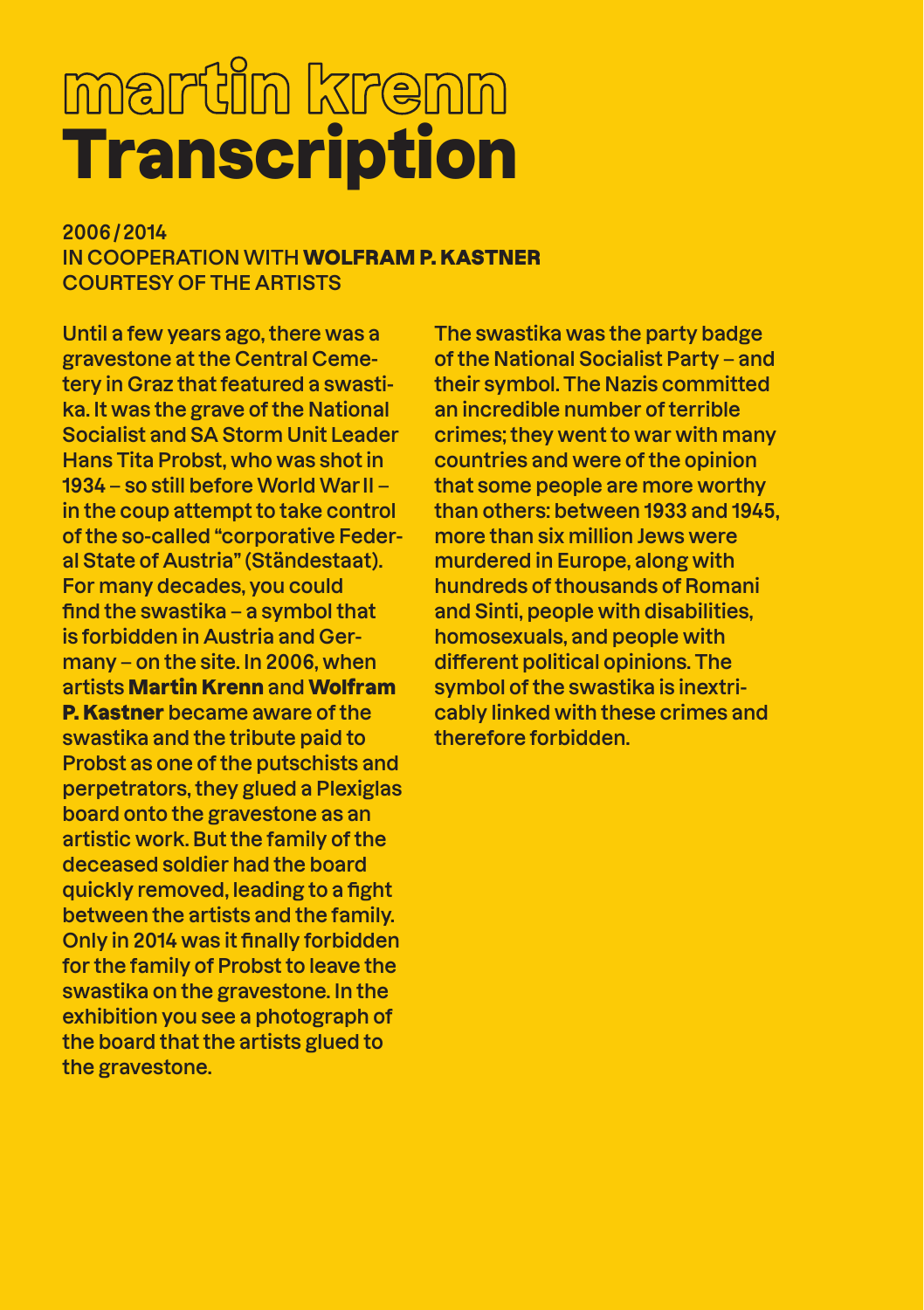## luiza margan Restaging Monument

### **2014 COURTESY OF THE ARTIST**

**Most of the monuments that you find in cities or main squares are particularly huge, and you feel small when you stand in front of it. What happens to us and our bodies when we look at such structures? How do we feel and what do these monuments want to tell us actually?**

Luiza Margan **dealt with these questions in her photo series Restaging Monument. To investigate this topic, she worked with old photographs from the 1950s from her hometown of Rijeka in Croatia, which show how such a gigantic monument is built. The sculpture made of bronze and clay was realized with the intention to impressively display the power of the government at that time. In all of the photographs, you can also see a man posing beside the monument under construction – because he is the one who came up with its form and design.** 

**The artist playfully positions her own body as an extension of the black-and-white photos, continuing the poses and movements of the depicted monument, while contrasting the proud gestures of its maker at the same time. She shot her series in color and in her studio, which suddenly makes the monument seem not so big and powerful anymore. In this work**  Luiza Margan **investigates how we encounter history, which also has a strong effect on our bodies.**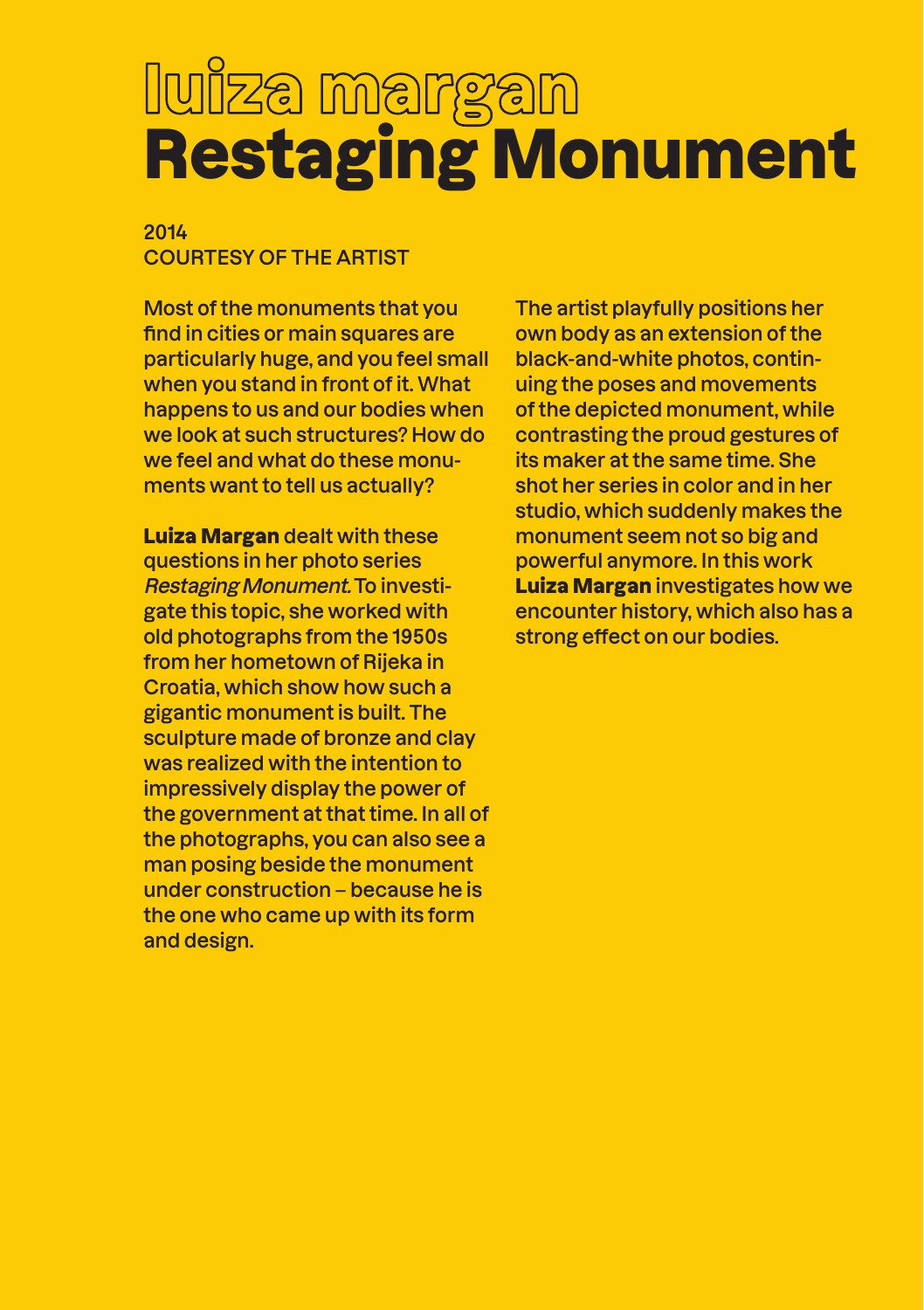## margot pilz Hausfrauendenkmal

### **1979 / 2020 COURTESY OF THE ARTIST & GALERIE 3**

**Hausfrauendenkmal (Monument to Housewives) is a sculpture by artist** Margot Pilz, **which consists of patched together white bed linen and table clothes. What's special about the Hausfrauendenkmal is that it is made of soft materials, and not of metal or stone, for example. Its form brings to mind many different images: it is reminiscent of an octopus, a ghost, a bride, or perhaps a hideout.** Margot Pilz **sees the monument as a "tribute to the disregarded labor of the unknown housewife." It tells of the reality that housewives have always been confronted with: doing the laundry, cooking, child care, nursing care – hence, the division of labor between men and women and the lack of recognition for domestic work. These themes are more topical than ever because the issue of salaries for domestic work has still not be solved.**

**The Hausfrauendenkmal was originally presented in 1979 as a sculpture-action in the Stadtpark in Graz. From July 30 to August 1, 2020,**  Margot Pilz **erected her monument once again on Vienna's Karlsplatz in the framework of kunsthalle wien's project KISS. Both actions ended with the collective dismantling of the monument, followed by a festive procession in which its components were separated and thrown in the trash. In the exhibition there are photographs of both actions as well as a remnant from the 2020 sculpture.**

**Sadly, it is hard to deny the relevance of the Hausfrauendenkmal even today – the work makes the domestic public, the personal political, and the invisible obvious.**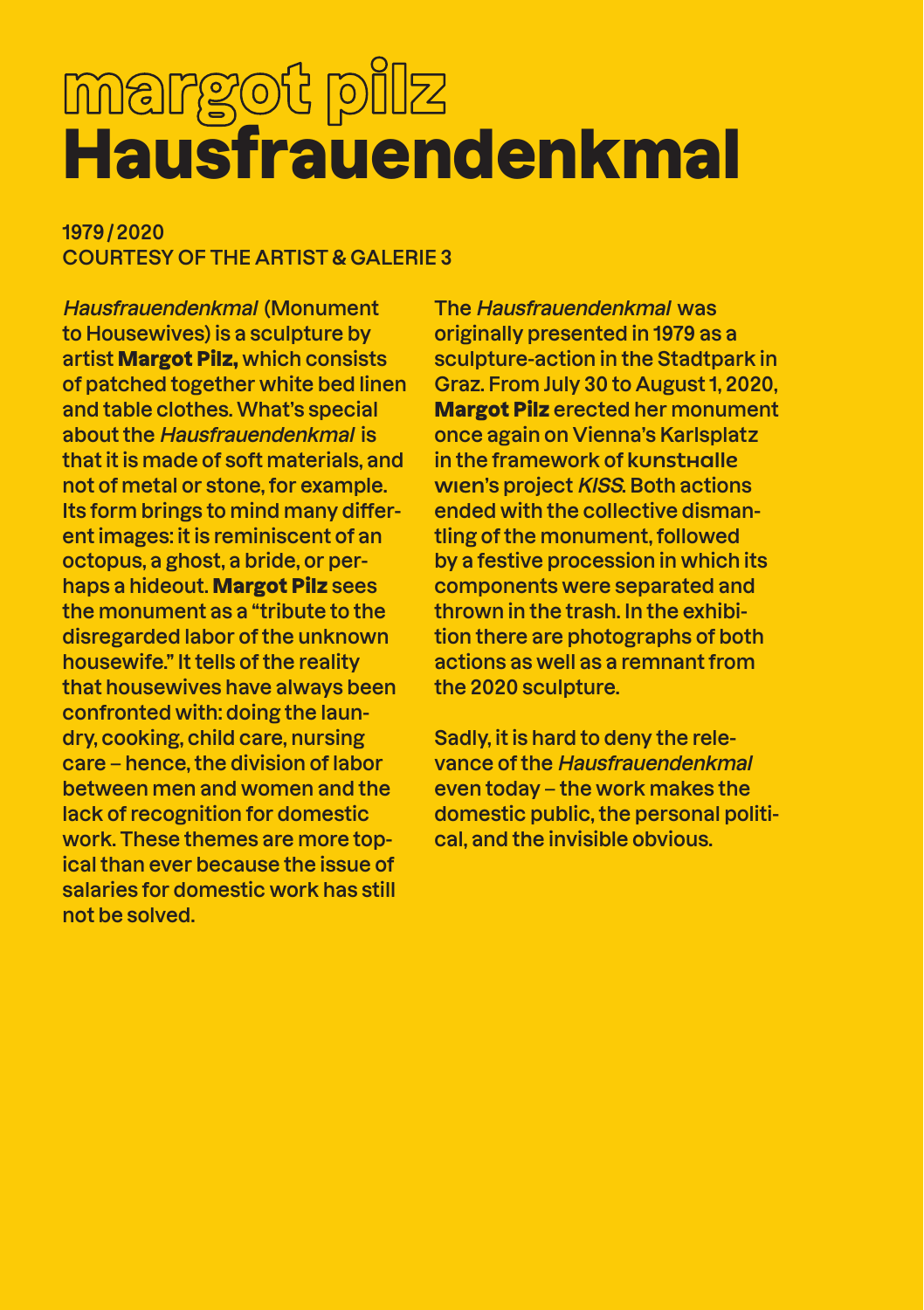**EXHIBITION kunsthalle wien**

**DIRECTORS What, How & for Whom / WHW (Ivet Ćurlin • Nataša Ilić • Sabina Sabolović)**

**CFO Sigrid Mittersteiner**

**CURATORS & EDUCATION Wolfgang Brunner Andrea Hubin Michaela Schmidlechner Michael Simku Martin Walkner**

**EXHIBITION MANAGEMENT Martina Piber**

**CONSTRUCTION MANAGEMENT Johannes Diboky Danilo Pacher**

**TECHNICIANS Beni Ardolic Frank Herberg (IT) Baari Jasarov Mathias Kada**

**EXTERNAL TECHNICIANS Harald Adrian Hermann Amon Dietmar Hochhauser**

**ART HANDLING Scott Hayes Lazar Lyutakov Marit Wolters**

**MARKETING, PRESS & COMMUNICATION David Avazzadeh Katharina Baumgartner Adina Hasler Anna Möslinger (Intern) Stefanie Obermeir Katharina Schniebs**

**FUNDRAISING & SPONSORING Maximilian Geymüller**

**EVENT MANAGEMENT Gerhard Prügger**

**ASSISTANT TO CFO Andrea Ćevriz**

**OFFICE MANAGEMENT Maria Haigermoser Vasilen Yordanov**

**FINANCES Mira Gasparevic Natalie Waldherr**

**VISITOR SERVICE Daniel Cinkl Osma Eltyep Ali Kevin Manders Christina Zowack**

**PUBLISHER kunsthalle wien What, How & for Whom / WHW**

**TEXTS Wolfgang Brunner Andrea Hubin Michaela Schmidlechner Michael Simku Martin Walkner**

**TRANSLATION WHY Society (Christine Schöffler & Peter Blakeney)**

**EDITOR Katharina Schniebs**

**DESIGN Dejan Kršić & Lana Grahek**

#### **© 2020 kunsthalle wien**

**kunsthalle wien is the city of Vienna's institution for international art and discourse.**



**DERSTANDARD**